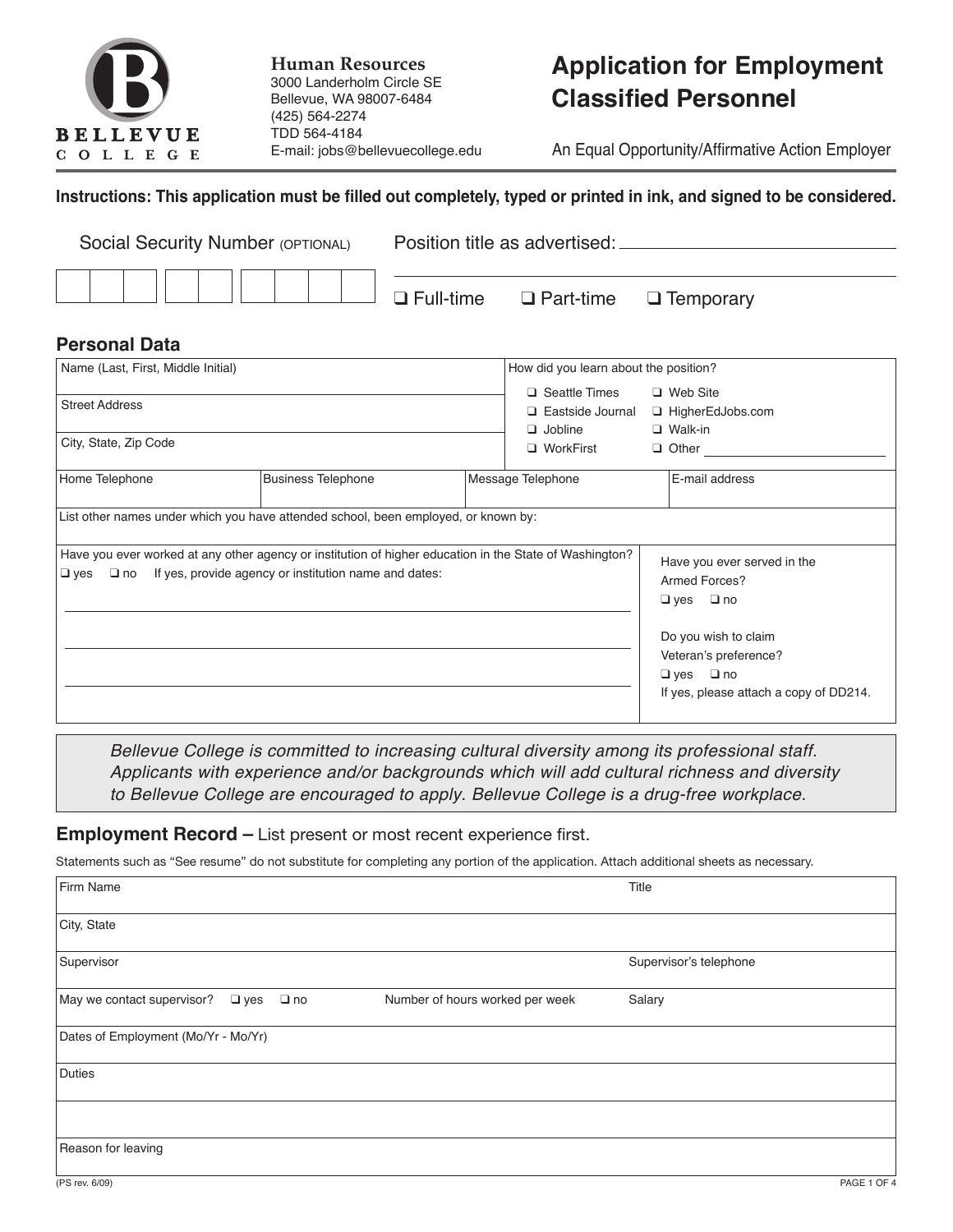## **Employment Record** (continued) – List present or most recent experience first.

Statements such as "See resume" do not substitute for completing any portion of the application. Attach additional sheets as necessary.

| Firm Name                                   |           |                                 | Title                  |
|---------------------------------------------|-----------|---------------------------------|------------------------|
| City, State                                 |           |                                 |                        |
|                                             |           |                                 |                        |
| Supervisor                                  |           |                                 | Supervisor's telephone |
| May we contact supervisor?<br>$\square$ yes | $\Box$ no | Number of hours worked per week | Salary                 |
| Dates of Employment (Mo/Yr - Mo/Yr)         |           |                                 |                        |
| Duties                                      |           |                                 |                        |
|                                             |           |                                 |                        |
| Reason for leaving                          |           |                                 |                        |
|                                             |           |                                 |                        |
| Firm Name                                   |           |                                 | Title                  |
| City, State                                 |           |                                 |                        |
| Supervisor                                  |           |                                 | Supervisor's telephone |
| May we contact supervisor?<br>$\square$ yes | $\Box$ no | Number of hours worked per week | Salary                 |
| Dates of Employment (Mo/Yr - Mo/Yr)         |           |                                 |                        |
| Duties                                      |           |                                 |                        |
|                                             |           |                                 |                        |
| Reason for leaving                          |           |                                 |                        |
| Firm Name                                   |           |                                 | Title                  |
| City, State                                 |           |                                 |                        |
|                                             |           |                                 |                        |
| Supervisor                                  |           |                                 | Supervisor's telephone |
| May we contact supervisor?<br>$\Box$ yes    | $\Box$ no | Number of hours worked per week | Salary                 |
| Dates of Employment (Mo/Yr - Mo/Yr)         |           |                                 |                        |
| Duties                                      |           |                                 |                        |
|                                             |           |                                 |                        |
| Reason for leaving                          |           |                                 |                        |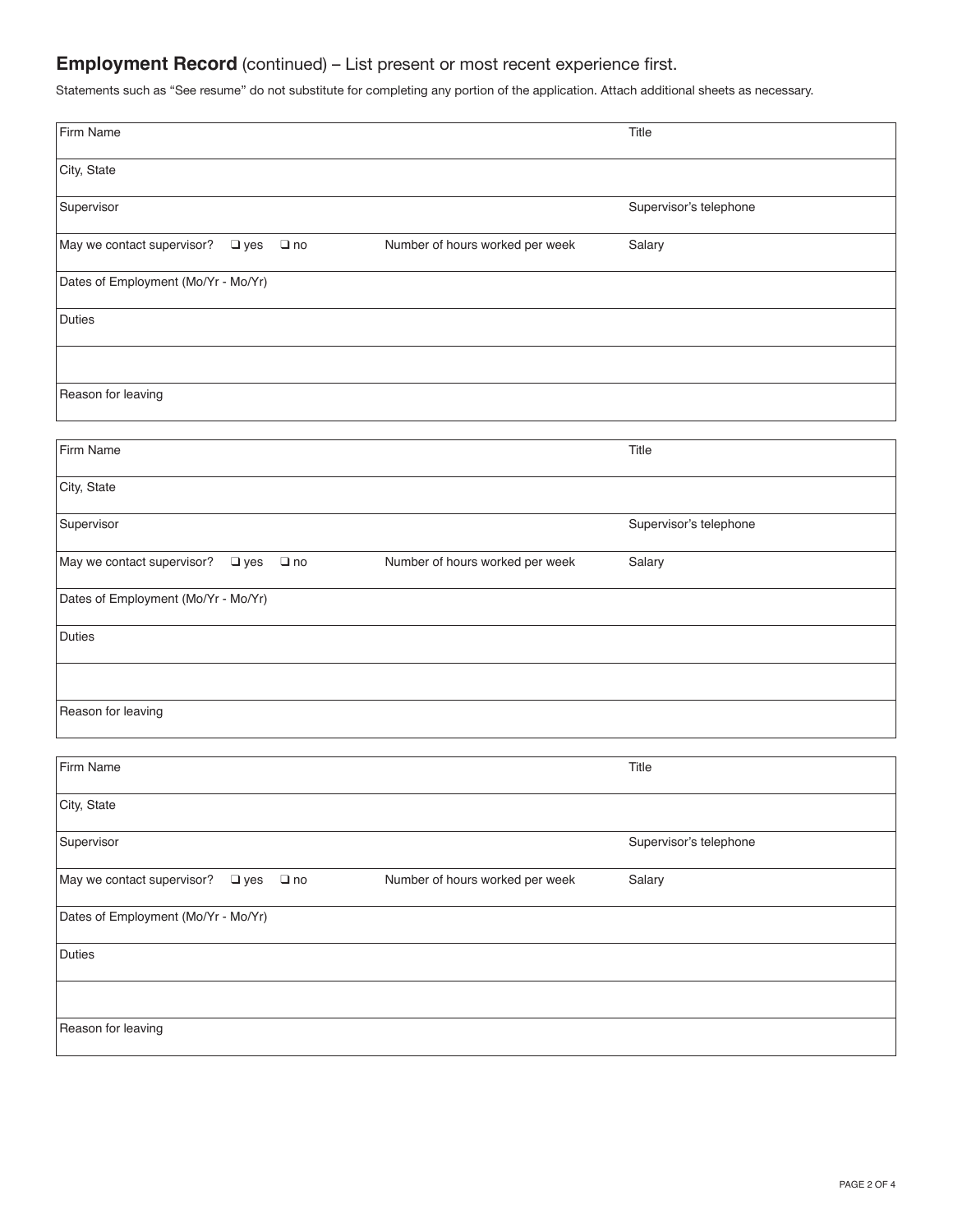## **Employment Record** (continued) – List present or most recent experience first.

Statements such as "See resume" do not substitute for completing any portion of the application. Attach additional sheets as necessary.

| Firm Name                                                |                                 | Title                  |
|----------------------------------------------------------|---------------------------------|------------------------|
| City, State                                              |                                 |                        |
| Supervisor                                               |                                 | Supervisor's telephone |
| May we contact supervisor?<br>$\Box$ no<br>$\square$ yes | Number of hours worked per week | Salary                 |
| Dates of Employment (Mo/Yr - Mo/Yr)                      |                                 |                        |
| <b>Duties</b>                                            |                                 |                        |
|                                                          |                                 |                        |
| Reason for leaving                                       |                                 |                        |
|                                                          |                                 |                        |
| Firm Name                                                |                                 | Title                  |
| City, State                                              |                                 |                        |
| Supervisor                                               |                                 | Supervisor's telephone |
| May we contact supervisor?<br>$\square$ yes<br>$\Box$ no | Number of hours worked per week | Salary                 |
| Dates of Employment (Mo/Yr - Mo/Yr)                      |                                 |                        |
| <b>Duties</b>                                            |                                 |                        |
|                                                          |                                 |                        |
| Reason for leaving                                       |                                 |                        |

## **Professional References**

| Name    | <b>Official Position</b> |                  |
|---------|--------------------------|------------------|
| Address |                          | Telephone Number |
| Name    | <b>Official Position</b> |                  |
| Address |                          | Telephone Number |
| Name    | <b>Official Position</b> |                  |
| Address |                          | Telephone Number |

## **Licenses and Certificates** – List all of your professional licenses, permits and certificates.

| License | Type | State              | <b>Effective Date</b> | <b>Expiration Date</b> |
|---------|------|--------------------|-----------------------|------------------------|
| License | Type | <sup>'</sup> State | <b>Effective Date</b> | <b>Expiration Date</b> |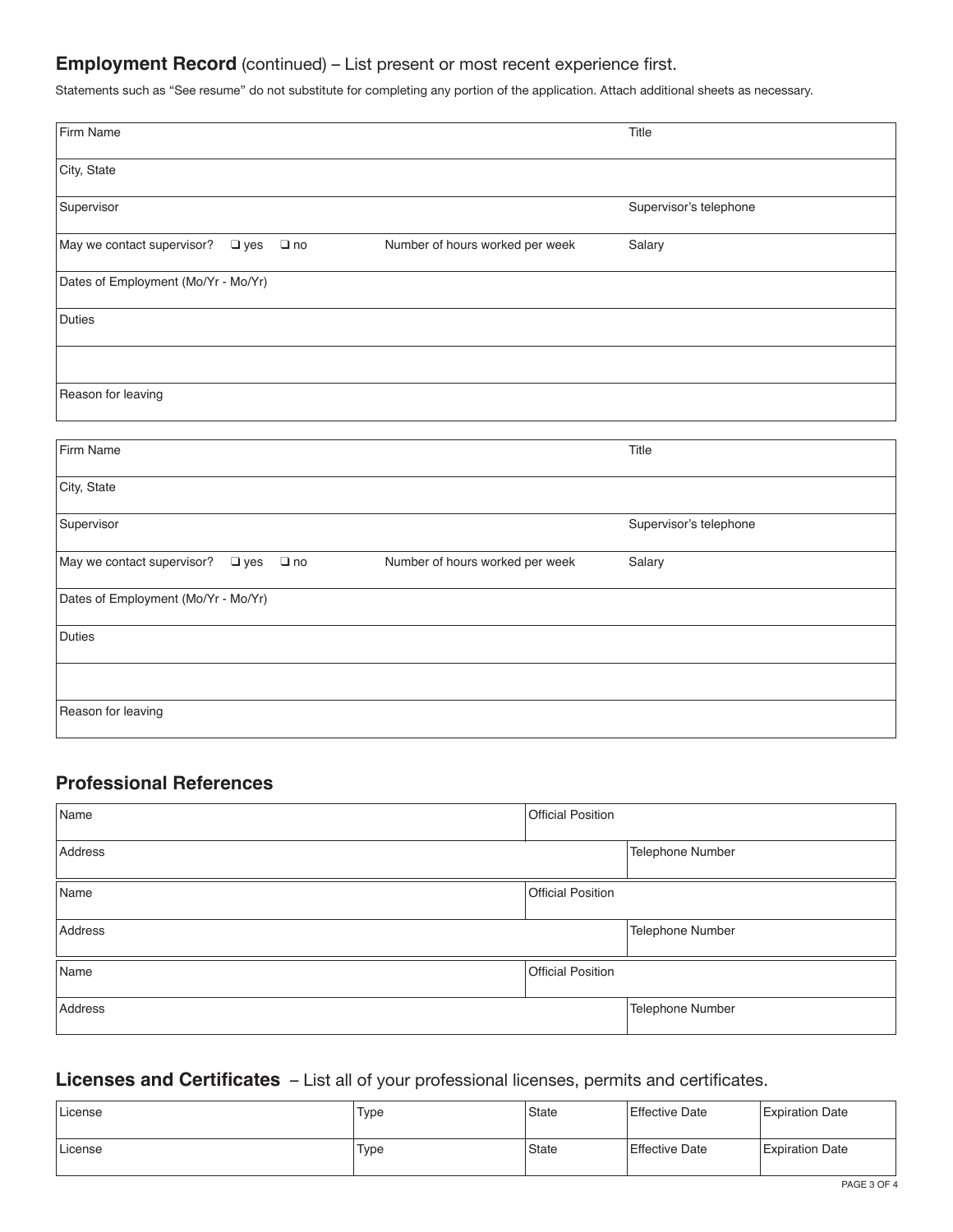#### **Education**

Have you graduated from high school or received a GED certificate?  $\Box$  yes  $\Box$  no

Name of High School **City, State** 

| Type of<br><b>School</b>  | <b>Name of School / Location</b> | From:<br>Mo/Yr | To:<br>Mo/Yr | Quarter | <b>Total Credits</b><br>Completed*<br>Semester | <b>Degree</b><br>or<br><b>Diploma</b> | <b>Major</b> |
|---------------------------|----------------------------------|----------------|--------------|---------|------------------------------------------------|---------------------------------------|--------------|
| College or<br>University  |                                  |                |              |         |                                                |                                       |              |
| (Under-<br>graduate)      |                                  |                |              |         |                                                |                                       |              |
| College or<br>University  |                                  |                |              |         |                                                |                                       |              |
| (Graduate)                |                                  |                |              |         |                                                |                                       |              |
| Technical,<br>business or |                                  |                |              |         |                                                |                                       |              |
| other school              |                                  |                |              |         |                                                |                                       |              |

\*Indicate whether semester (S) or quarter (Q) credits

### **Applicant's Certification and Agreement**

#### *Please read carefully*

I hereby certify that the information provided in this application is true and complete, and that there are no willful misrepresentations in and no falsification of any of the statements and answers to questions. I am aware that should investigation disclose any misrepresentation or falsification, such disclosure will constitute grounds for rejection of application or immediate dismissal.

I hereby consent to and authorize any of my former employers to furnish any and all relevant information concerning my previous employment record. I hereby consent to and authorize any of my previous educational institutions to furnish any and all relevant information concerning my previous educational record. I release all parties connected with any request for information from all claims, liability, and damages for whatever reason arising out of furnishing this information. If employed, I release Bellevue College from any liability for future references it may provide regarding my work history at the College.

I understand that my employment is contingent upon proof of employment authorization and of identity and will present the documents when asked.

I understand that should my position have unsupervised access to children under sixteen years of age or developmentally disabled persons I will consent to a background investigation to check all information contained in or related to my application, including records of law enforcement agencies. If I am employed, I understand that employment will be on a conditional basis pending completion of the background check. I understand that should investigation disclose misrepresentation or omission, such disclosure will constitute grounds for rejection of application or immediate dismissal.

Bellevue College is an Equal Opportunity Employer and operates under an Affirmative Action Plan, in accordance with applicable federal and state laws and regulations. BC reaffirms its policy of equal opportunity regardless of race, color, creed, religion, national origin, sex, sexual orientation including gender identity or expression, age, marital status or family status, disability, or status as a disabled veteran or Vietnam era veteran. Please visit *www.bellevuecollege.edu/equal.asp* or contact Human Resources at (425) 564-2274, TTY (425) 564-4184, Fax (425) 564-3173 or email *hr@bellevuecollege.edu* for more information or assistance.

A photocopy of this release shall have the same effect as the original.

#### **I have read and understand the information on this application.**

Printed Name (Signature Signature Signature Signature Signature Signature Signature Signature Signature Signature Signature Signature Signature Signature Signature Signature Signature Signature Signature Signature Signatur

Date